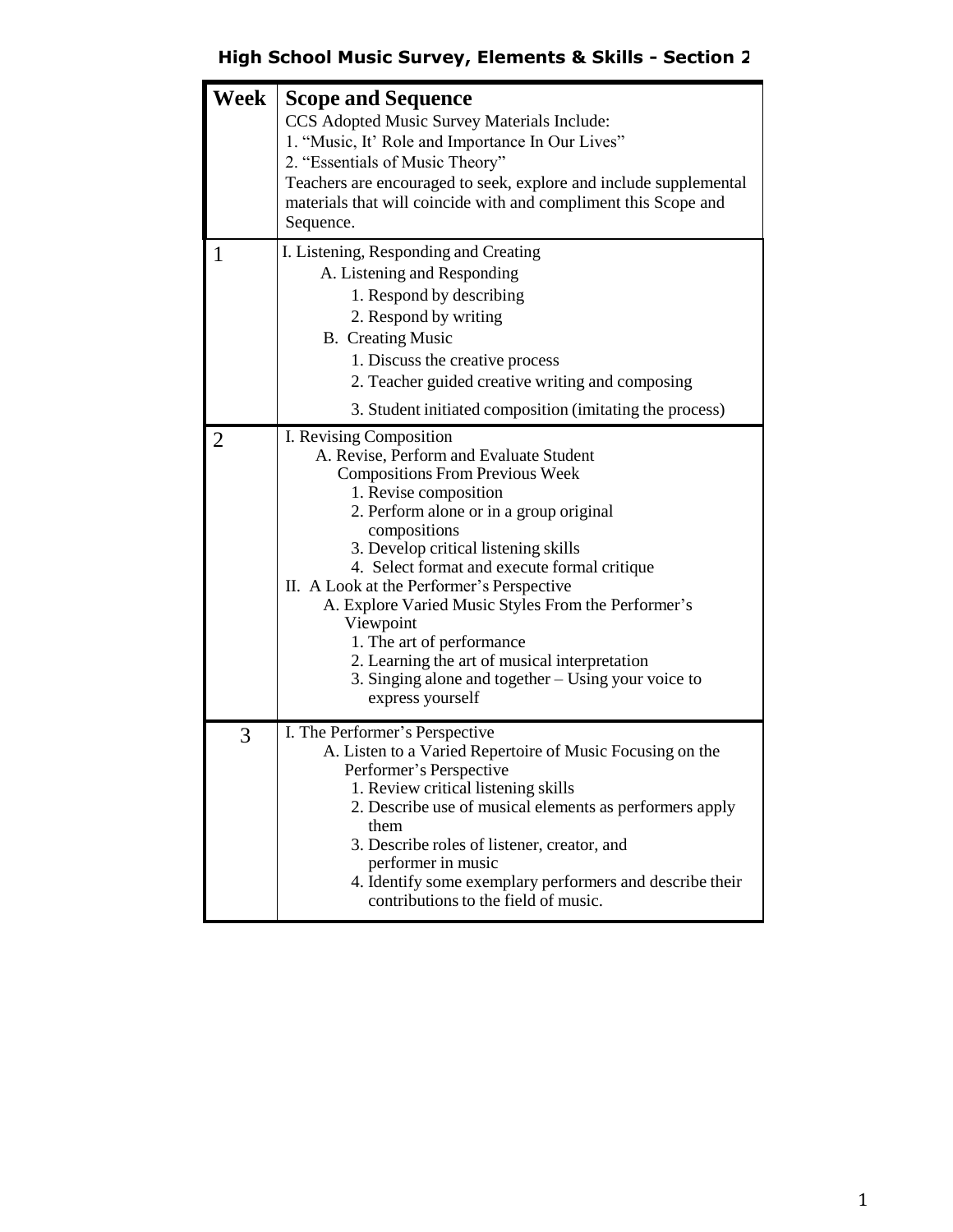## **High School Music Survey, Elements & Skills - Section 2**

| 4 | I. Composing and Performing Melody<br>A. Compose an 8-12-Measure Melody in Treble Clef<br><b>Incorporating Musical Elements</b><br>1. Draft and revise<br>B. Perform and Evaluate Within Specified Guidelines                                                                                                                                                                                                                                 |
|---|-----------------------------------------------------------------------------------------------------------------------------------------------------------------------------------------------------------------------------------------------------------------------------------------------------------------------------------------------------------------------------------------------------------------------------------------------|
| 5 | I. Composing and Performing<br>A. Compose Bass Line for Student Composed Melody<br>1. Explore I, IV, V scale degree accompaniment in a<br>designated key signature<br>2. Write 8-12-measure bass line (single pitch) to<br>accompany previous treble clef composition<br>B. Perform Student Compositions with Bass Line<br>1. Perform bass line alone<br>2. Perform melody with bass line                                                     |
| 6 | I. Ensemble Singing and Conducting<br>A. Explore and Discuss Ensemble Singing<br>1. Listen to various choral excerpts in a variety of styles,<br>historical periods, and diverse cultures<br>2. Demonstrate vocal exercises and technique<br>B. Follow a Conductor as a Choral Selection is<br>Rehearsed<br>1. Interpret patterns, beat and tempo<br>2. Respond to preparation, attack and release gestures<br>3. Respond to dynamic gestures |
| 7 | I. Ensemble Singing and Conducting<br>A. Rehearsal Techniques<br>1. Vocal warm-ups (purpose and practical use)<br>2. Balance and blend<br>B. Choral Reading (Excerpts of various compositions)<br>1. SATB score<br>2. SSA score<br>3. TTB score                                                                                                                                                                                               |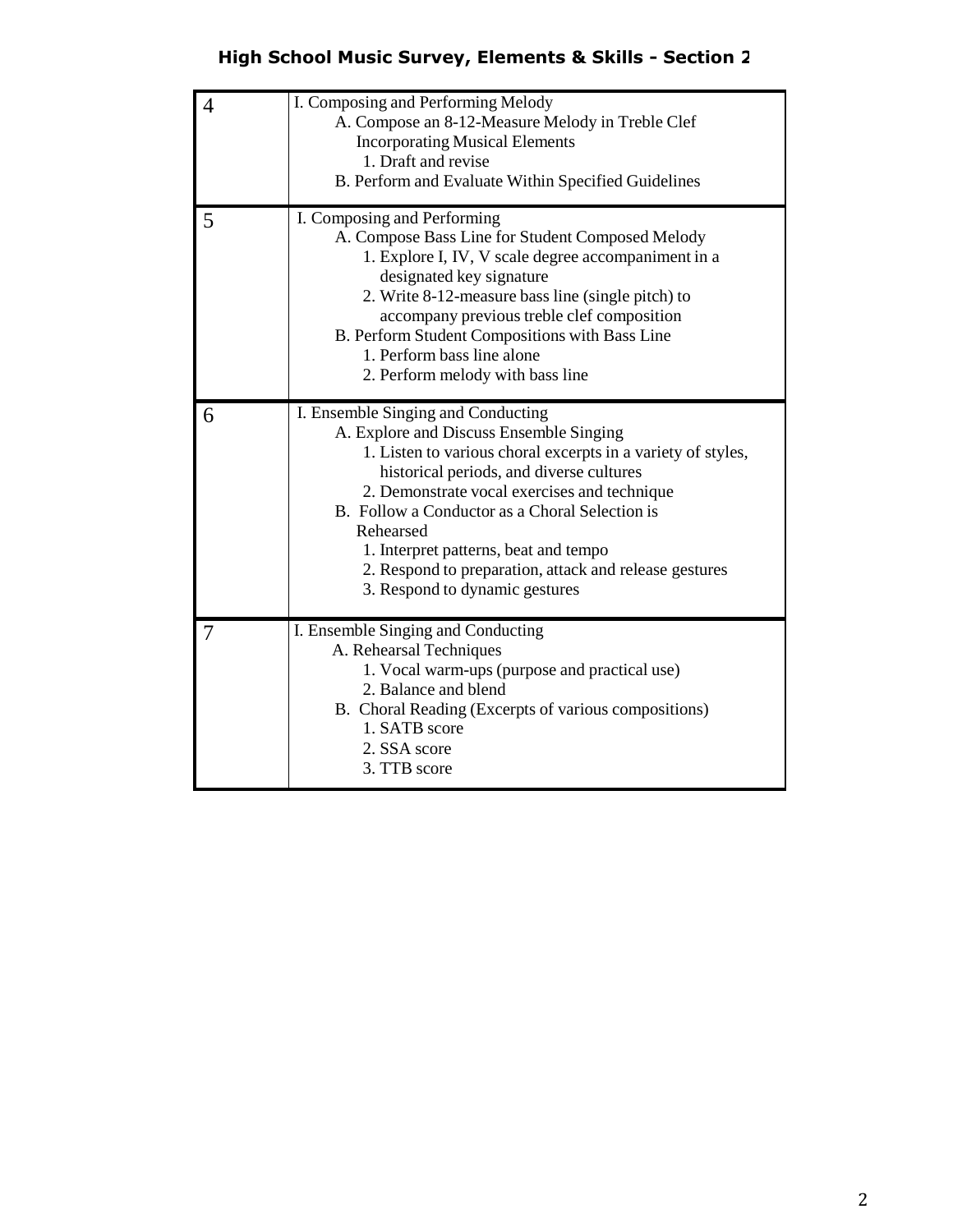**High School Music Survey, Elements & Skills - Section 2**

| I. Rehearse and Perform a Choral Selection<br>A. Warm-ups and Rehearsal Techniques<br>1. Vocal warm-ups<br>2. Rehearsal techniques<br>B. Rehearse Selected Choral Repertoire<br>1. Reading divided/open score<br>2. Rehearse and refine a section of a choral selection |
|-------------------------------------------------------------------------------------------------------------------------------------------------------------------------------------------------------------------------------------------------------------------------|
| I. Review and Assessment<br>A. Review Music Theory Concepts from Weeks 1-8<br><b>B.</b> Assessment<br>1. Written and Aural                                                                                                                                              |